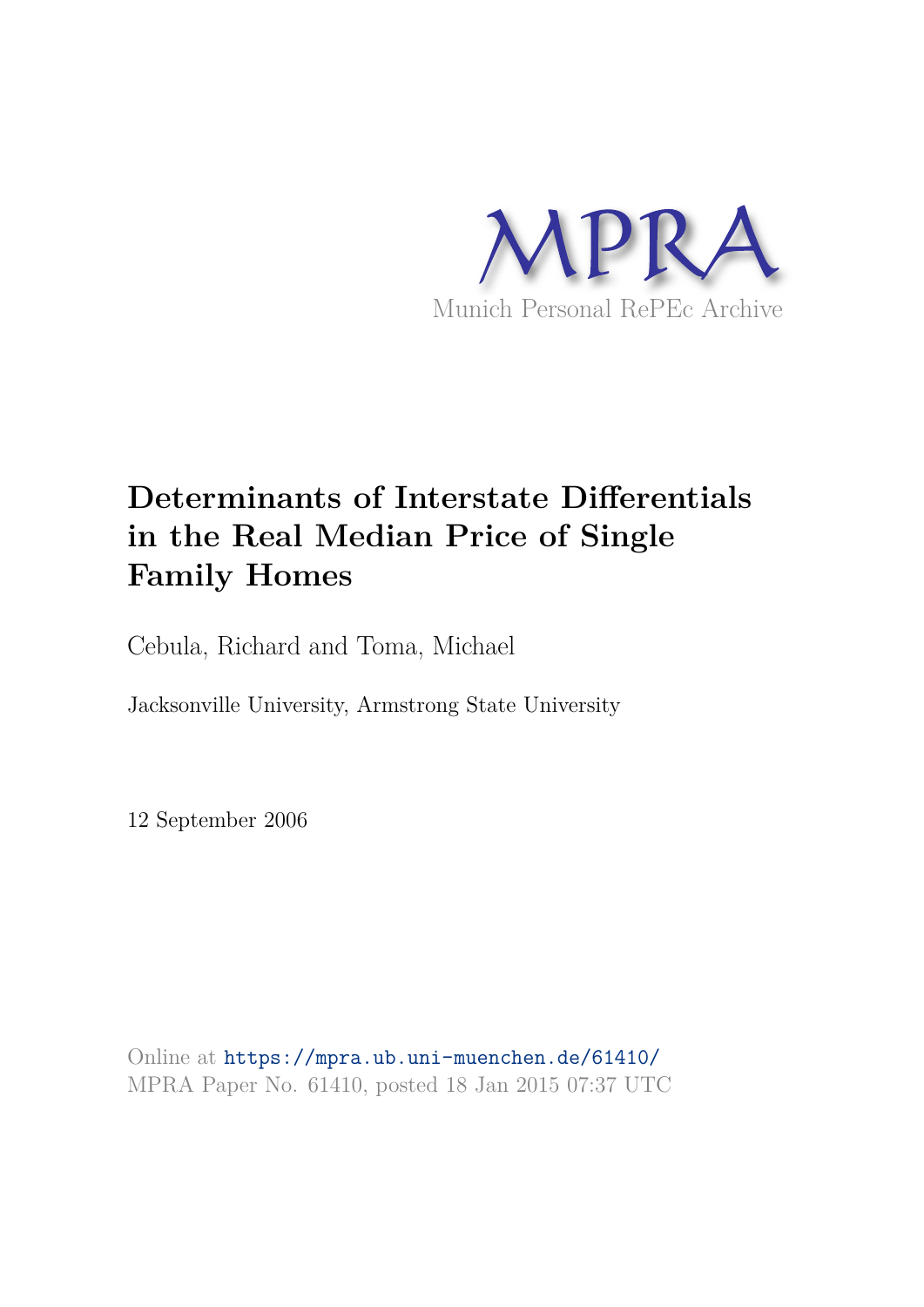# DETERMINANTS OF INTERSTATE DIFFERENTIALS IN THE REAL MEDIAN PRICE OF SINGLE-FAMILY HOMES, 2005

Richard J. Cebula and Michael Toma

#### **ABSTRACT**

*This empirical study investigates determinants of interstate real median home price differentials for the year 2005. While the literature on geographic cost-of-living differentials is well developed, the literature on geographic housing price differentials is much less so. Given the relatively large impact of housing prices on overall living costs, this research seeks to address this issue and shed light on specific factors influencing the real median price of housing across states. The OLS results imply that the real median price of a single-family home in a state is positively a function of the state's population growth rate, its per capita income, and its relative amount of shoreline on major bodies of water, and negatively a function of toxic waste releases in the state, the state's geographic area, and the presence of right-to-work laws in the state.* 

*Keywords: Housing Prices; Population Growth; Pollution; Right-to-Work Laws* 

### **INTRODUCTION**

The determinants of geographic living-cost differentials (L-CDs) in the U.S has attracted the interest of a large number of researchers, including Cebula (1980; 1989), Cebula and Todd (2004), Cobas (1978), Ostrosky (1983), McMahon (1991), Nord (2000), and Kurre (2003). The study of geographic L-CDs is of interest given that such differentials have consistently been found to be significant in explaining geographic mobility in the U.S. [Renas (1978; 1980; 1983); Cebula (1978; 1993); Cebula and Alexander (2006); Ashby (2007)]. Most of the published L-CD related research to date has tended to focus on states, metropolitan areas, or counties.

Less well developed is the literature on interstate housing price differentials. Based on the most recent consumer price index methodology, expenditures on residential housing constitute approximately 40 percent of total expenditures by consumers. Furthermore, as Ashby (2007, p. 686) observes, "...housing...is the main driver of cost-of-living differences between states." Moreover, given the recent turbulence in housing markets nationwide, an investigation of interstate differentials in housing prices is of interest in its own right and may shed light on the factors accounting for the substantial variations in housing market performance across the country. Accordingly, this empirical study focuses on the single most important component of L-CDs, that of housing prices, by investigating determinants of real median prices on single-family homes across states for the year 2005.

#### **THE FRAMEWORK**

Consistent in principle with the research on L-CDs, the perspective underlying this analysis of housing prices is that factors affecting housing supply and housing demand, including the relative attractiveness of a geographic area in terms of amenities and dis-amenities, influence those housing prices. Factors that elevate housing demand or represent amenities tend to elevate overall housing prices in an area, whereas factors tending to increase the relative supply of housing or reduce the desirability of an area, i.e., dis-amenities, lead to lower housing prices in that area.

In this empirical analysis, the dependent variable, *PHOMEj,* is defined as the median price of single-family homes in state j in 2005, scaled/divided by the overall cost of living index for state j for 2005. Thus, *PHOMEj* is the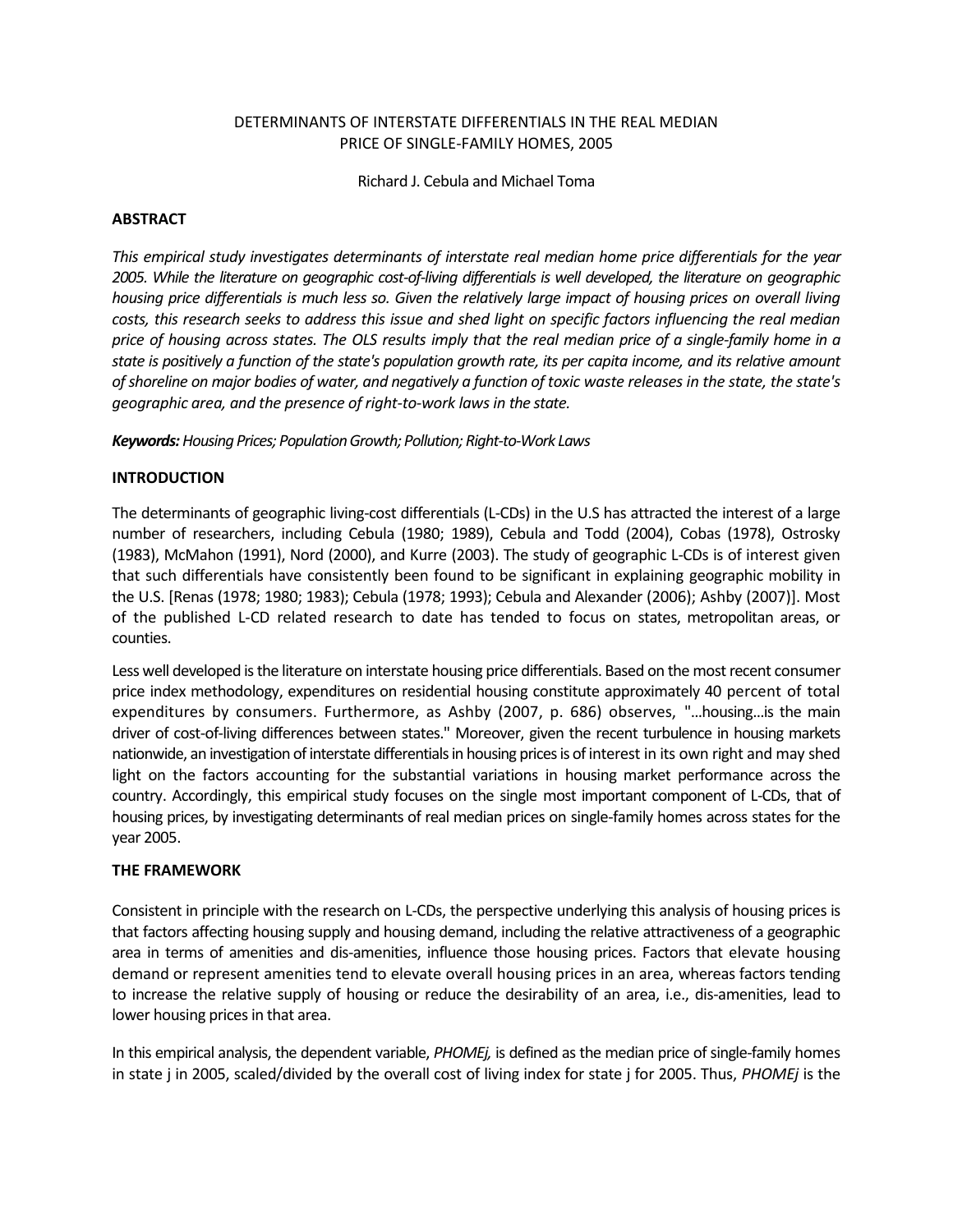*real* median price of single-family homes in each state. Data are unavailable for two states, Maine and New Hampshire, leaving a total of 48 states for empirical investigation.

It is expected that the greater the net population growth rate *(POPGRj)* in an area, the greater the growth in the overall demand for housing in the area, thus yielding higher housing prices, *ceteris paribus.* In other words, positive net growth in the population base, whether attributable to endogenous growth or net in-migration, would contribute to the demand for available housing and create upward pressure on housing prices.

Higher per capita income in an area (PCIj) is expected to raise the overall demand for housing in the area and hence the overall level of home prices in the area, *ceteris paribus.* Previous research [Cebula (1980; 1989), Cebula and Todd (2004), Cobas (1978), Ostrosky (1983), and Kurre (2003)] has found that the average overall price level in a regional economy responds positively to an increase in per capita income, the effects of which are transmitted to regional price levels through an increase in the overall demand for goods and services. Naturally, a parallel effect is anticipated for median home prices. Given that housing is a normal good, the demand for housing is expected to increase as per capita income rises in a state, thus contributing to higher median prices on single-family homes in the state, *ceteris paribus.*

Whereas *POPGRj* and PCIj may jointly help to explain interstate home price differentials, other factors very likely play significant roles as well. For example, a coastal location is deemed by many to be highly desirable. Indeed, it is hypothesized here that for many persons there is a value associated with closer proximity to large bodies of water, i.e., in this case, either the Gulf of Mexico, the Pacific Ocean, the Atlantic Ocean, or the Great Lakes. Similar to the logic offered in Cebula and Toma (2007) and Cebula and Todd (2004), it is expected that coastal location *(COASTj)* exercises a positive impact on median home prices because many people may be willing to pay a premium for living in a coastal area, *ceteris paribus.* Alternatively stated, the value of coastal location is capitalized into housing prices.

Next, the role of climate has been shown to be a determinant of migration and thus may be capitalized in housing prices [Cebula (1978)]. In this analysis, climate is proxied by average annual heating degree days (HOD]). This variable is lower in warmer climates, reflecting the desirable feature of warmer temperatures that presumably may be capitalized into housing prices. Accordingly, *PHOMEj* is expected to be negatively related to *HDDj, ceteris paribus,* since increases in *HDDj* reflect colder climate. In addition, the effect of toxic chemical releases (TOXj), measured on a per square mile basis, on *PHOMEj* is considered. This variable reflects pollution conditions in each state, and as an undesirable feature, is also expected to be capitalized into housing prices. In particular, higher levels of toxic chemical releases in a state are expected to be considered a dis-amenity for would-be home buyers and are thusly expected to reduce the demand for and hence the real median price of single-family homes in that state, *ceteris paribus.*

Very often, the quality of public education is a significant factor driving the demand for housing. Cebula (1978) and Cebula and Alexander (2006) demonstrate that population migration is, in part, positively affected by public school related expenditures. All else equal, then, perceived better public schools are likely to increase the demand for housing, thus creating upward pressure on *PHOMEj.* The effect of the quality of public schools on median home prices is modeled in this study by using the average public school teacher salary in each state relative to the U.S. average, *TCHALj.* In other words, this variable is adopted as a control for the quality of public schools across the states. Accordingly, *PHOMEj* is expected to be positively related to *TCHSALj, ceteris paribus.*  Alternatively stated, it is expected that perceived better public school quality is capitalized into housing prices.

The remaining two variables considered in the analysis characterize supply side factors that may affect median home prices across the states. First, the greater the overall land area *(AREAj)* in a state, the greater the overall availability of land for use in residential, commercial, or industrial applications. With a greater overall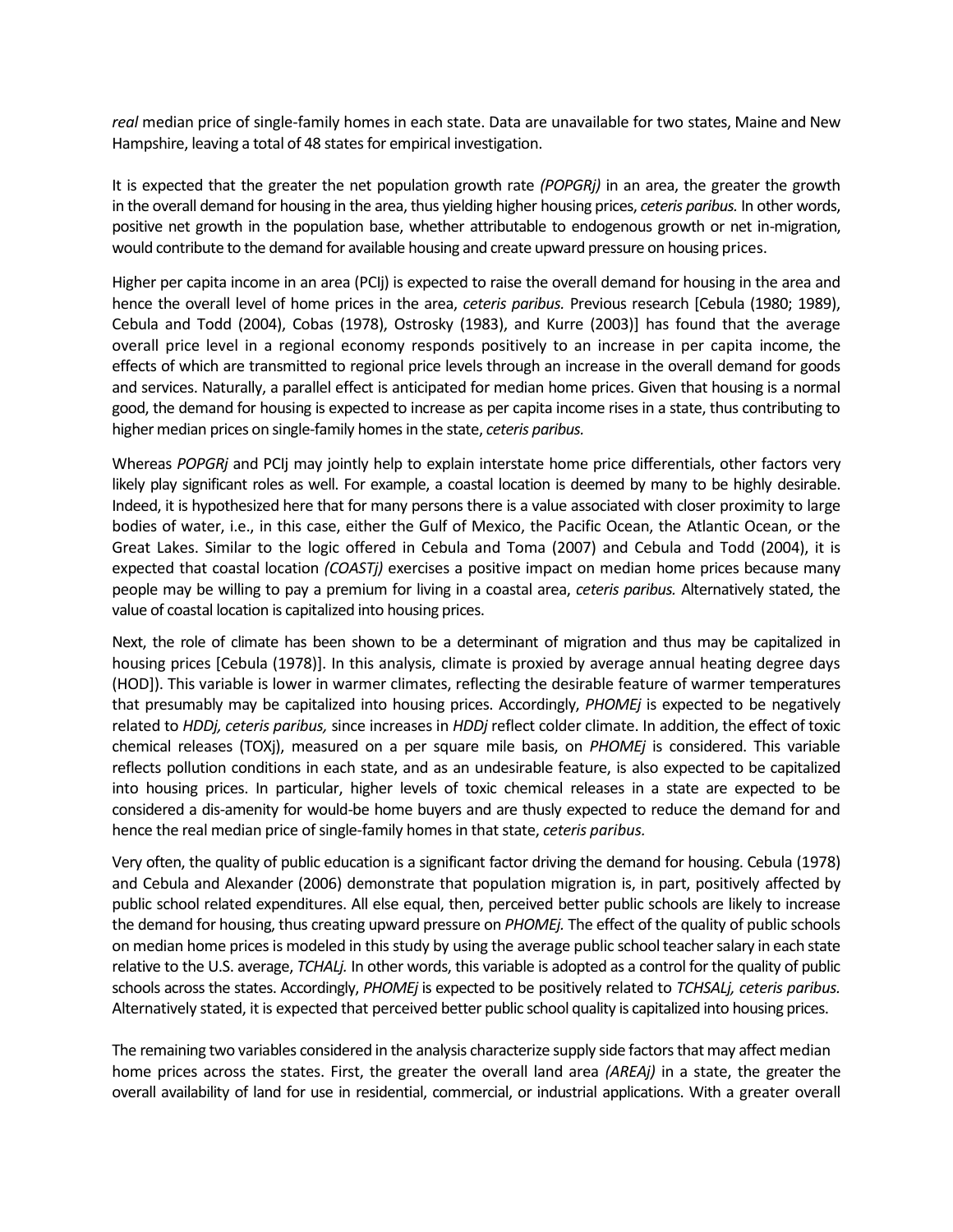supply of land in a state, all else equal, the equilibrium price of land is expected to be lower. Given that home prices in part reflect the price of the land upon which they are constructed, it is expected that *PHOMEj* is inversely related to *AREAj.* Second, Section 14(b) of the Taft-Hartley Act provides that each state shall have the right to enact "right-to-work" laws, laws that provide workers/employees the legal right to refuse to join unions in their place of employment. By nature, states with right-to-work laws (RTWj) tend to be states with weaker labor union influence. Accordingly, as in Cebula (1980) and Ostrosky (1983), it is argued that because of weaker labor union power, the unit costs of production are lower in states having right-to-work legislation. These lower labor costs also presumably apply to the home construction industry. The lower labor costs of home construction in right-to-work states are in turn then presumably reflected in lower median prices on single-family homes, *ceteris paribus.*

# **EMPIRICAL MODEL AND FINDINGS**

Based on the eclectic model developed above, several versions of the following basic reduced-form equation are estimated:

*PHOMEj =a + b POPGRj + c PCIj + d COASTj + e HDDj + f TOXj + g TCHSALj + h AREAj + i RTWj + u* (1)

where:

*PHOMEj =* the nominal median single-family home price in state *j* in 2005, divided/scaled by the overall cost of living index for state j in 2005 (the latter index has a mean value = 100.00);

*a* = constant;

*POPGRj =* the estimated net percentage population growth rate in state *j,* 2000-2004;

*PCIj =* the per capita income in state], 2004;

*COASTj* =a relative measure of the amount of land along coastal areas of states with major bodies of water, namely, the Gulf of Mexico, the Pacific Ocean, the Atlantic Ocean, and the Great Lakes; variable *COASTj*  defined as the number of miles of general coastline on a major body of water divided by the land area of the state;

*HDDj =* average annual heating degree days in state j;

*TOXj =* toxic chemical releases into the air, water, or land of state j, in thousands of pounds, divided by *AREAj, 2004;* 

*TCHSALj =* the ratio of the average salary for a public school teacher in state j to the average salary of a public school teacher in the U.S. as a whole, 2004;

*AREAj =* the geographic area of state j, expressed in square miles;

*RTWj =* a binary variable indicating whether state j is a right-to-work state: *RTWj =* 1 for those states where right-to-work laws are in effect, and *RTWj =* 0 otherwise; and

*u=* stochastic error term.

Based on the arguments provided in Section 11 above, it is expected that:  $b > 0, c > 0, d > 0, e < 0, f < 0, g > 0, h < 0, l < 0$  (2)

The data sources are, as follows:

*COAST:* http://www.infoplease.com/ipa/A0001801.html, and web-sites of the Department of Natural Resources of various Great Lakes states; *RTW:* U.S. Census Bureau (2005, Table 640); *PC1, AREA, POPGR, PHOME, TCHSAL, TOX, HDD:* http://sdc.state.nc.us.

Table 1 provides the basic descriptive statistics for all of the variables considered.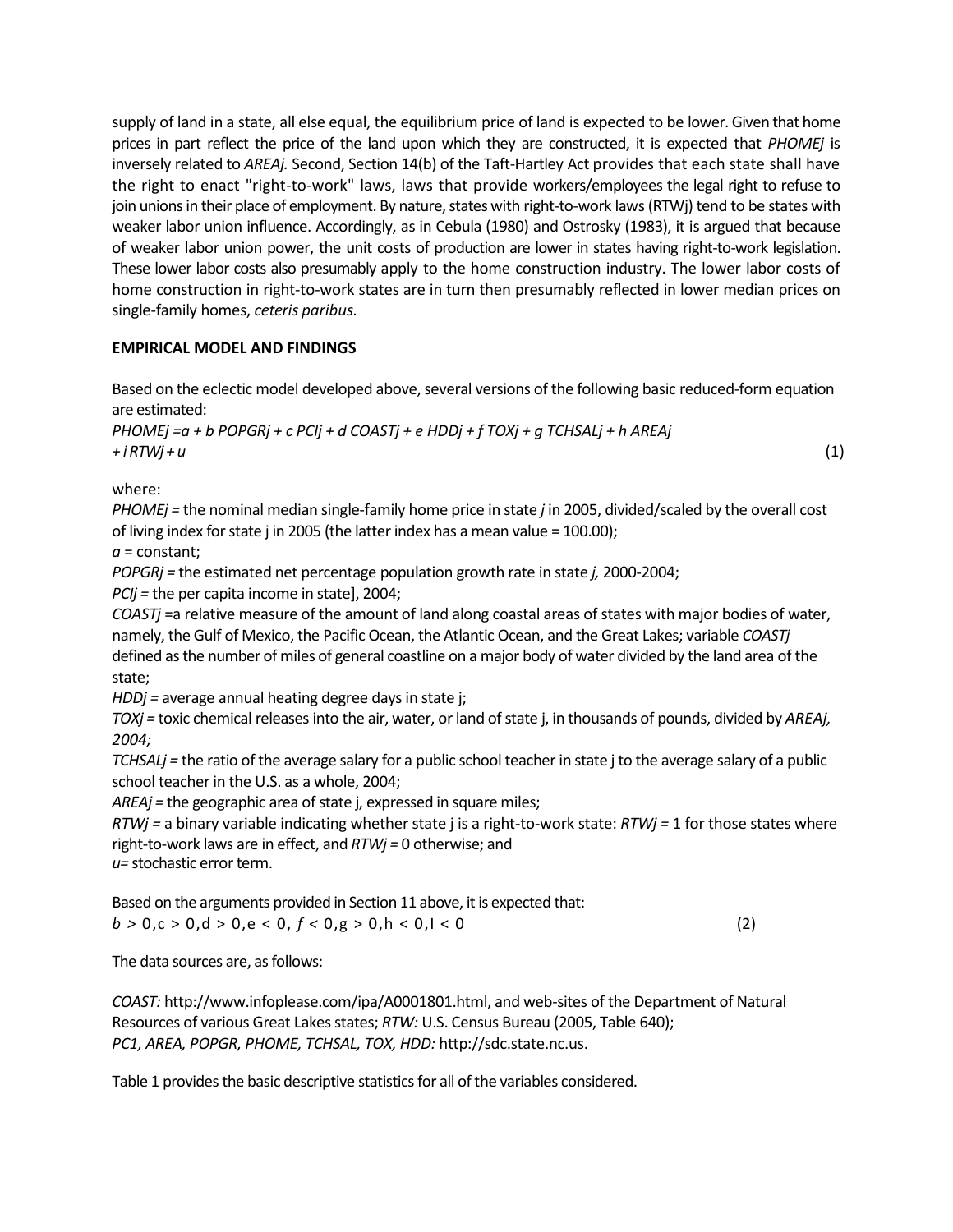| Variable      | Mean      | <b>Standard Deviation</b> | Maximum   | Minimum  |  |  |
|---------------|-----------|---------------------------|-----------|----------|--|--|
| <b>PHOME</b>  | 163,767.9 | 59,061.7                  | 350,476.9 | 91,381.2 |  |  |
| PC!NC         | 29,076.4  | 4,574.5                   | 45,898.0  | 22,263.0 |  |  |
| <b>POPGR</b>  | 3.85      | 3.34                      | 16.90     | $-3.10$  |  |  |
| LAND          | 72,712.1  | 87,237.0                  | 571,949.0 | 61.0     |  |  |
| RW            | 0.46      | 0.50                      | 1.00      | 0.00     |  |  |
| <b>TOX</b>    | 0.658     | 0.718                     | 2.970     | 0.001    |  |  |
| <b>TCHSAL</b> | 0.940     | 0.140                     | 1.224     | 0.709    |  |  |
| HDD           | 4,877.4   | 2,194.7                   | 8,812.0   | 0.0      |  |  |
| <b>COAST</b>  | 0.008     | 0.019                     | 0.117     | 0.000    |  |  |

TABLE 1. DESCRIPTIVE STATISTICS

Table 2 provides the correlation coefficients among the explanatory variables shown in equation [11. As shown, arguably only the correlations between PCI and *TCHSAL* (+0.75) and between *RTW* and *TCHSAL* (-0.63) are at all noteworthy. This is likely to account for inconsistencies in significance for *TCHSAL*  when it appears in the estimated models along with *RTW* and *PCINC,* as shown in the OLS estimations provided in Table 3. For this reason, several versions of equation [1] are estimated.

TABLE 2. CORRELATION COEFFICIENTS

| TABLE 2. CORRELATION COEFFICIENTS |              |              |         |           |         |               |            |              |
|-----------------------------------|--------------|--------------|---------|-----------|---------|---------------|------------|--------------|
|                                   | <b>PCINC</b> | <b>POPGR</b> | LAND    | <b>RW</b> | тох     | <b>TCHSAL</b> | <b>HDD</b> | <b>COAST</b> |
| <b>PCINC</b>                      | $1 - 00$     |              |         |           |         |               |            |              |
| <b>POPGR</b>                      | $-0.17$      | 1.00         |         |           |         |               |            |              |
| LAND                              | $-0.08$      | 0.25         | 1.00    |           |         |               |            |              |
| <b>RW</b>                         | $-0.45$      | 0.27         | 0.02    | 1.00      |         |               |            |              |
| <b>TOX</b>                        | $-0.08$      | $-0.14$      | $-0.31$ | $-0.11$   | 1.00    |               |            |              |
| <b>TCHSAL</b>                     | 0.75         | $-0.07$      | $-0.01$ | $-0.63$   | 0.21    | 1.00          |            |              |
| <b>HDD</b>                        | 0.24         | 0.29         | 0.19    | $-0.33$   | $-0.18$ | 0.11          | 1.00       |              |
| <b>COAST</b>                      | 0.09         | $-0.02$      | $-0.13$ | $-0.26$   | $-0.01$ | 0.27          | $-0.21$    | 1.00         |

Estimating several versions of equation [1] by OLS, using the White (1980) correction for heteroskedasticity, yields the results provided in Table 3. The terms in parentheses below the estimated parameters are t-statistics.

TABLE 3. OLS REGRESSION RESULTS, DEPENDENT VARIABLE IS *PHOMEj* 

| Variable      | Model 1       | Model 2       | Model 3        | Model 4       |
|---------------|---------------|---------------|----------------|---------------|
| Constant      | $-89,788.6**$ | $-76,886.0**$ | $-121,289.7**$ | $-95,139.4*$  |
|               | $(-2.20)$     | $(-2.63)$     | $(-2.56)$      | (-1.98)       |
| <b>POPGRI</b> | $+7,114.2**$  | $+8,700.2***$ | $+7,849.3***$  | $+7,221.8***$ |
|               | $(+8.66)$     | $(+8.59)$     | $(+9.67)$      | (+8.88)       |
| PCII          | $+5.56***$    | $+7.87***$    | $+5.124**$     | $+5.79***$    |
|               | $(+2.93)$     | $(+7.94)$     | $(+2.25)$      | (+3.73)       |
| <b>COASTI</b> | +467,586.4*   | +749,040.0*** | $+605,330.8**$ |               |
|               | $(+1.72)$     | $(+4.114)$    | $(+2.17)$      |               |
| <b>HDDj</b>   | -4.78         |               |                | $-5.88*$      |
|               | $(-1.51)$     |               |                | (-1.95)       |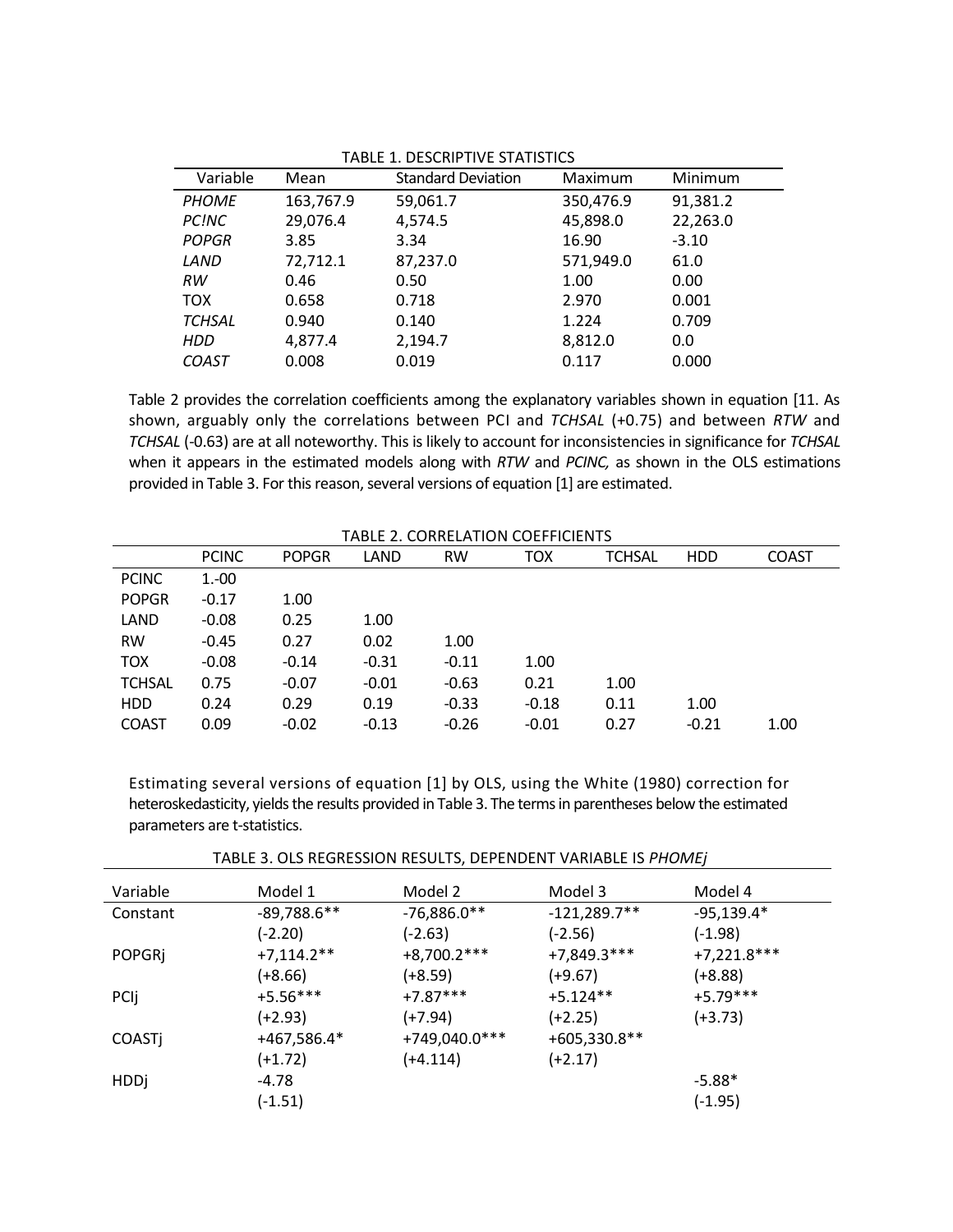| TOXj                                              | $-21,132.1**$                                             | $-11,402.3***$ | $-18,991.3**$ | $-18,290.8**$ |  |  |
|---------------------------------------------------|-----------------------------------------------------------|----------------|---------------|---------------|--|--|
|                                                   | $(-2.46)$                                                 | $(-3.05)$      | $(-2.26)$     | $(-2.56)$     |  |  |
| <b>TCHSALj</b>                                    | $+123,741.1$                                              |                | $+138,241.0$  | $+133,122.4*$ |  |  |
|                                                   | (+1.36)                                                   |                | $(+1.25)$     | $(+1.86)$     |  |  |
| AREAj                                             | $-0.107***$                                               | $-0.104***$    | $-0.129***$   | $-0.113**$    |  |  |
|                                                   | $(-2.71)$                                                 | $(-2.84)$      | $(-4.29)$     | (-2.64)       |  |  |
| <b>RTWj</b>                                       | $-23,373.2**$                                             | $-23,379.1***$ | $-15,294.0**$ | $-28,146.4**$ |  |  |
|                                                   | $(-2.46)$                                                 | $(-2.92)$      | $(-2.04)$     | $(-2.57)$     |  |  |
| $R^2$                                             | 0.83                                                      | 0.78           | 0.81          | 0.81          |  |  |
| adjR <sup>2</sup>                                 | 0.80                                                      | 0.75           | 0.78          | 0.78          |  |  |
| F-statistic                                       | 24.0                                                      | 25.0           | 24.4          | 24.7          |  |  |
| ***indicates significance at the 1 percent level. |                                                           |                |               |               |  |  |
|                                                   | ** indicates significance at the 5 percent level.         |                |               |               |  |  |
|                                                   | $\ast$<br>indicates significance at the 10 percent level. |                |               |               |  |  |

In Model 1 of Table 3, five of the eight estimated coefficients are statistically significant at beyond the five

percent level with the expected signs, whereas one is significant at the five percent level with the expected sign. The F-statistic is significant at the one percent level, attesting to the overall strength of the model. The coefficient of determination from Model 1 is 0.83. Thus, the variables in the model jointly explain over four-fifths of the variation in median home prices across the 48 states in the data set.

The specification in Model 2 drops the two variables in Model 1 that are not statistically significant at generally accepted levels, *HDDj* and *TCHSALj.* The estimated parameters and t-statistics are very similar for the remaining variables in the model, thus attesting to the robustness of the results. Two other specifications are provided in Table 3 in which *HDDj* and COASTj are alternatively dropped from the model when reestimated. The coefficient of determination and the F-statistic from each of the four models presented in Table 3 are nearly identical, the t-statistics are for the most part similar, and the signs on the estimated parameters are consistent with expectations.

The coefficient on variable *POPGRj* is positive and significant at the one percent level across all specifications presented in Table 3. Thus, there is evidence that the greater the population growth rate in a state, the higher the real median price on single-family homes in that state. Greater population growth implies a greater demand for housing, thus resulting in higher home prices. The coefficient on variable *PCIj* is positive and significant at well beyond the one percent level in each model estimated. Given that housing is a normal good, increasing income generates greater demand for housing and drives up the real median price of a single-family home in a state. The variable *COASTj* is positive and significant at beyond the ten percent level in one specification, at the five percent level in another specification, and at the one percent level in yet another specification. These results imply that the desirability of coastal location along or relatively near the Gulf of Mexico, the Pacific Ocean, the Atlantic Ocean, or the Great Lakes tends to be capitalized as a premium into home prices. As compared to the desirable amenity of a coastal location, there is only very modest empirical support for the notion that cold climate, as proxied by *HDDj,* is capitalized into real median home prices: *PHOMEj* is found to be inversely related to *HDDj* at only the six percent significance level in one of two specifications presented, i.e., in Model 4. Although it remains intuitively plausible that warmer temperatures in southern climates may be capitalized into home prices, the empirical support for this hypothesis in the present data set is marginal.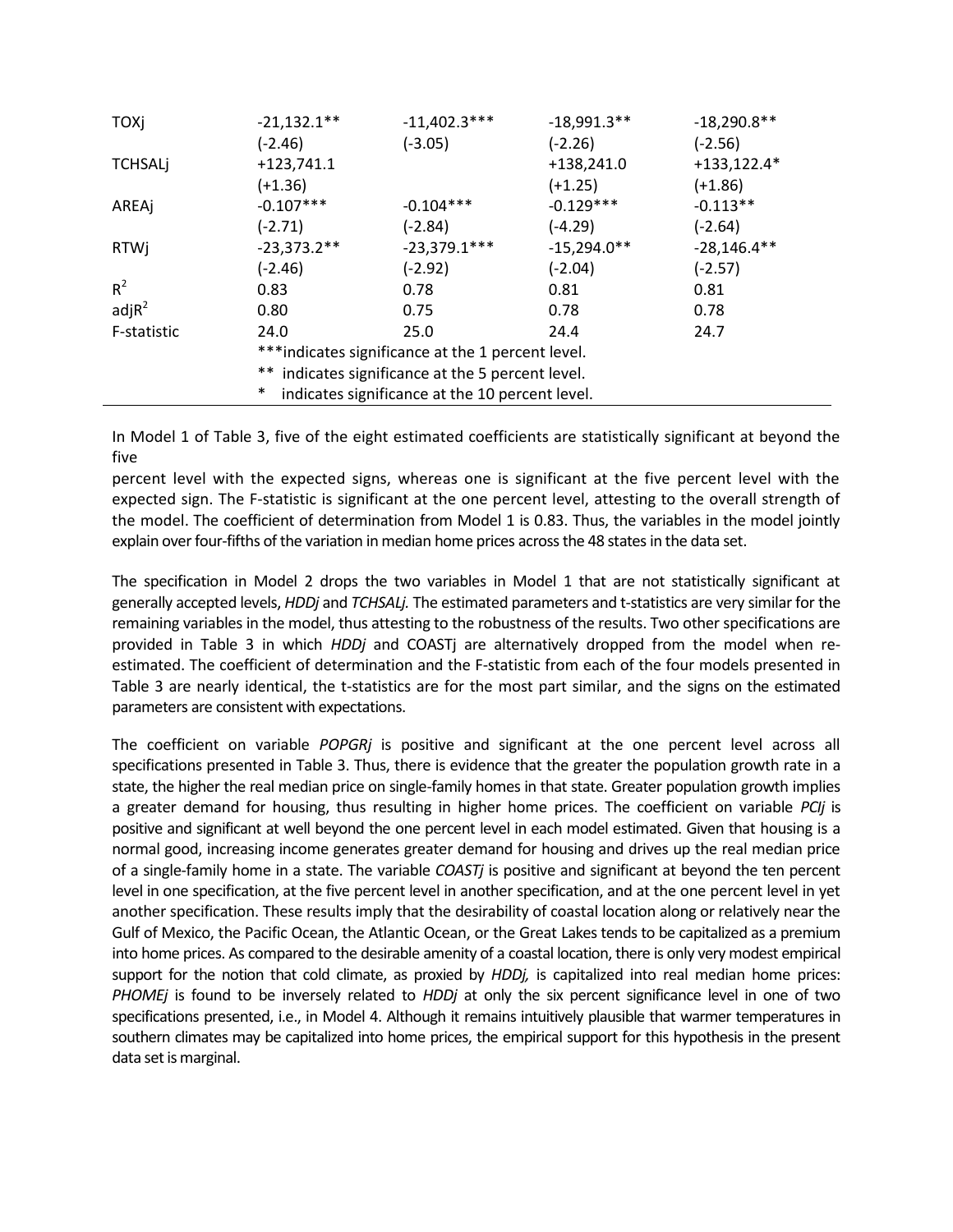By contrast, the dis-amenity characterized by the toxic waste releases standardized by land area in a state, *TOXj,* is clearly capitalized into home prices. The coefficient on *TOXj* is negative and significant at beyond the five percent level in all four sets of results presented in Table 3. Thus, greater relative levels of pollution in a state are associated with real lower median prices on single-family homes. Two other variables, *AREAj* and *RTWj,*  enter the model with negative coefficients that are significant at or beyond the five percent level across the four specifications. Thus, *PHOMEj* is inversely related to the availability of land in a state, *AREAj.* Given that land costs are not an inconsequential component of housing price, this result is as expected. The real median price of a single-family home in a state is also a decreasing function of the presence of right-to-work legislation *(RTWj)* in that state. This presumably occurs because such legislation leads to weaker labor unions and lower unit labor costs that reduce the overall cost of home construction. Finally, the estimated coefficient on *TCHSALj* is positive as expected in the models where it is present, but it is significant at the ten percent level only in Model 4. This variable thus proves to be a statistically insignificant factor in explaining the real median price on single-family homes across states.

# **CONCLUSION**

This empirical study finds that, for the year 2005, the real median price of a single-family home in the j<sup>th</sup> state was an increasing function of the population growth rate in the state, the state's per capita income, and location of the state on either of the Gulf of Mexico, the Pacific Ocean, the Atlantic Ocean, or the Great Lakes. In addition, the real median price of a single-family home was found to be a decreasing function of pollution, land area, and right-to-work laws. Although colder temperatures were found to potentially reduce median home prices, whereas the relative level of public school teacher salaries *potentially*  increased median home prices, the evidence regarding both of these factors is relatively weak.

# **REFERENCES**

- Cebula, R.J., "An Empirical Note on the Tiebout-Tullock Hypothesis," Quarterly Journal of Economics, Vol. 92, 1978, 705-11.
- Cebula, R.J., "An Empirical Note on Determinants of Geographic Living Cost Differentials," Land Economics, Vol. 56, 1980, 477-81.
- Cebula, R.J., "The Analysis of Geographic Living Cost Differentials: A Brief Empirical Note," Land Economics, Vol. 65, 1989, 64-7.
- Cebula, R.J., "The Impact if Living Costs on Geographic Mobility," Quarterly Review of Economics and Finance, Vol. 33, 1993, 101-5.
- Cebula, R.J., and Alexander, G., "Determinants of Net Interstate Migration, 2000-2004," Journal of Regional Analysis and Policy, Vol. 36, 2006, 115-127.
- Cebula, R.J., and Todd, S., "An Empirical Note on Determinants of Geographic Living-Cost Differentials for Counties in the State of Florida, 2003," Review of Regional Studies, Vol. 34, 2004, 112-9.
- Cobas, J.A., "A Method to Estimate BLS Family Budgets for All Standard Metropolitan Statistical Areas," Social Science Quarterly, Vol. 59, 1978, 546-52.
- Kurre, J.A., "Is the Cost of Living Less in Rural Areas," International Regional Science Review, Vol. 26, 2003, 86-116.
- McMahon, W.W., "Geographical Cost of Living Differences: An Update," AREUEA Journal, Vol. 19, 1991, 426- 50.
- Ostrosky, A.L., "Determinants of Geographic Living Cost Differentials: Comment," Land Economics, Vol. 59, 1983, 212-3.
- Renas, S., "The Cost of Living, Labor Market Opportunities, and the Migration Decision," Annals of Regional Science, Vol. 15, 1978, 95-104.